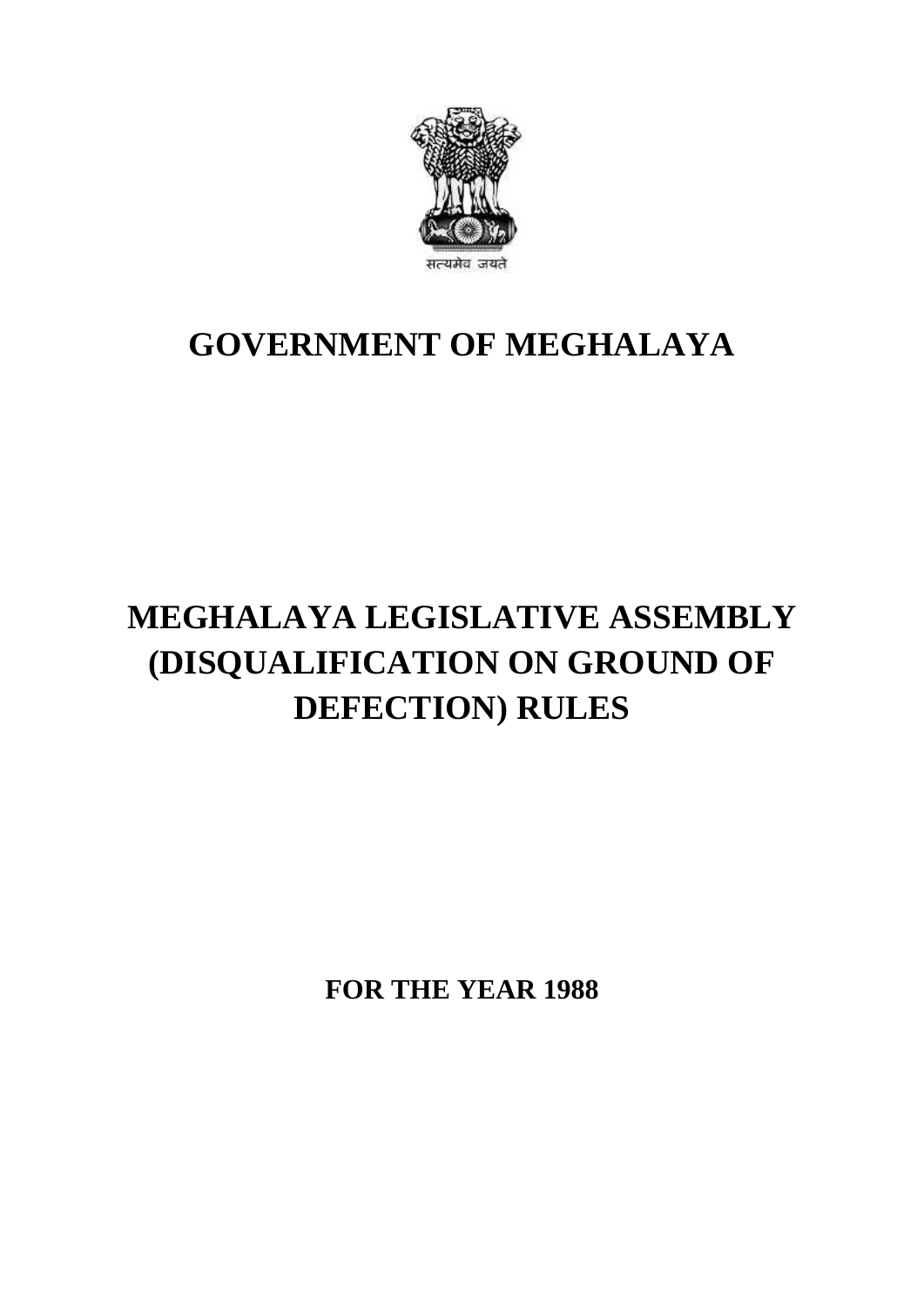# **MEMBERS OF MEGHALAYA LEGISLATIVE ASSEMBLY (DISQUALIFICATION ON GROUND OF DEFECTION) RULES, 1988 1. Short title**<br>
These rules

These rules may be called the Members of Meghalaya Legislative Assembly<br>if these rules may be called the Members of Meghalaya Legislative Assembly<br>ification on Ground of Defection) Rules, 1988 (Disputes of MEGHALATA LEGISLATIVE ASSEMBLY (DISPUTES) ON GROUND OF DEFECTION) RULES, 1988<br>Short title<br>These rules may be called the Members of Meghalaya<br>(Disqualification on Ground of Defection) Rules, 1988 **2. Definitions**<br> **2. Definitions**<br>
In these rules

In these rules, unless the context otherwise requires:-

- (a) 'Bulletin' means the Bulletin of the Meghalaya Legislative Assembly;
- (b) 'Committee' means the Committee of Privileges of the Meghalaya Legislative Assembly;
- (c) 'Form' means a form appended to these rules;
- (d) 'Date of commencement', in relation to these rules means the date on which these rules take effect under sub-paragraph (2) of paragraph 8 of the Tenth Schedule;
- (e) 'House' means the Meghalaya Legislative Assembly;
- (f) 'Leader' in relation to a legislative party means a member of the party chosen by it as its leader and includes any other members of the party authorised by the party to act as, or discharge the functions of the leader of the party for the purposes of these rules;
- (g) 'Member' means a member of the Meghalaya Legislative Assembly;
- (h) 'Tenth Schedule' means the Tenth Schedule to the Constitution of India;
- (i) 'Secretary' means the Secretary to the Meghalaya Legislative Assembly and includes any person for the time being performing the duties of the Secretary. (h) 'Tenth Schedule' means the Tenth Schedule to the Constitut<br>
(i) 'Secretary' means the Secretary to the Meghalaya Legisla<br>
and includes any person for the time being performing the<br>
Secretary.<br> **3. Information to be fur** (i) 'Secretary' means the Secretary to the Meghalaya Legislative Assembly<br>and includes any person for the time being performing the duties of the<br>Secretary.<br>**Information to be furnished by leader of a legislative party**<br>(

- only one member) shall as soon as may be after the first sitting of the House, or, where such legislature party is formed after the first sitting as soon as may be after its formation, furnish the following to the Speaker, namely:- The leader of each legislature party (other than a legislature party consisting of only one member) shall as soon as may be after the first sitting of the House, or, where such legislature party is formed after the first s party one member) shall as soon as may be after the first sitting of the House, or, are such legislature party is formed after the first sitting as soon as may be after formation, furnish the following to the Speaker, name
	- the names and designation of the members of such party who have been Formation, furnish the following to the Speaker, namely:-<br>A statement (in writing) containing the names of members of such legislature<br>party together with other particulars regarding such members as in Form I and<br>the names rules; party together with other particulars regarding such members as in Form I and<br>the names and designation of the members of such party who have been<br>authorised by it for communicating with the Speaker for purposes of these<br>r
	- or by any other name) of the political party concerned; and (b) A copy of the rules and regulations (whether known as) such or as constitution<br>or by any other name) of the political party concerned; and<br>(c) Where such legislature party has any separate set of Rules and Regulations<br>
	- The computer of the rules and regulations (whether known as) such or as constitution<br>or by any other name) of the political party concerned; and<br>Where such legislature party has any separate set of Rules and Regulations<br>(w of such rules and Regulations.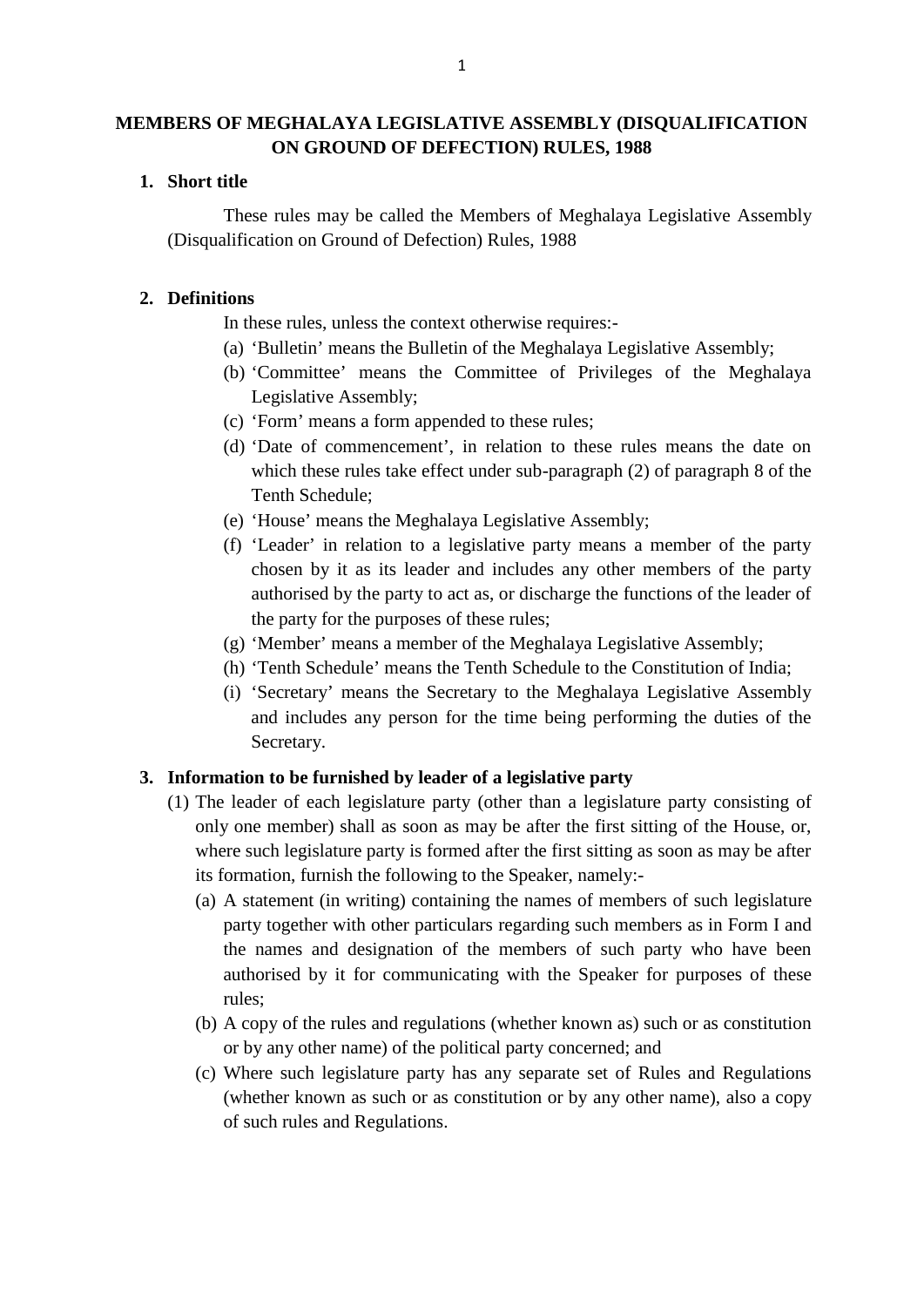- (2) Where a legislature party consists of only one member, such member shall furnish a copy of the Rules and Regulations, if any, as mentioned in clause (b) of subrule(1) to the Speaker, as soon as may be after the first sitting of the House. (2) Where a legislature party consists of only one member, such member shall furnish<br>a copy of the Rules and Regulations, if any, as mentioned in clause (b) of sub-<br>rule(1) to the Speaker, as soon as may be after the firs
- (3) In the event of any increase in the strength of a legislature party consisting of only one member; the provisions of sub-rule  $(1)$  shall apply in relation to such legislature party as if such legislature party has been formed on the first date on which its strength increased. (3) In the event of any increase in the strength of a legislature party consisting of only<br>one member; the provisions of sub-rule (1) shall apply in relation to such<br>legislature party as if such legislature party has been one member; the provisions of sub-rule (1) shall apply in relation to such legislature party as if such legislature party has been formed on the first date on which its strength increased.<br>Whenever any change takes place i
- soon as may be thereafter furnish in writing information to the Speaker with respect to such change. (4) Whenever any change takes place in the information furnished by the leader of a<br>legislature party under sub-rule (1) or by a member under sub-rule (2), he shall, as<br>soon as may be thereafter furnish in writing informa
- (b) of sub-paragraph (1) of paragraph 2 of the Tenth Schedule, the leader of the legislature party concerned or where such member is the leader, or as the case (5) Where a member belonging to any political party violates the provision of clause<br>(b) of sub-paragraph (1) of paragraph 2 of the Tenth Schedule, the leader of the<br>legislature party concerned or where such member is the may be after the expiry of fifteen days from the date of voting or abstention, and in any case within 30 days from the date of such voting or abstention, intimate the legislature party concerned or where such member is the leader, or as the case may be, the sole member of such legislature party, such member, shall, as soon as may be after the expiry of fifteen days from the date of voti abstention has or has not been condoned by such political party, person or authority. **4. Information has or has not been condoned by s**<br>**4. Information etc. to be furnished by members**<br>(1) Every member who has taken his seat in the Hou (1) Every member who has taken his seat in the House after subscribing an oath or affirmation under article 188 of the Constitution shall deposit with the Secretary

affirmation under article 188 of the Constitution shall deposit with the Secretary his election certificate and a statement of particulars and declaration as in Form III **Every member who has taken his seat in the House**<br>Every member who has taken his seat in the House<br>affirmation under article 188 of the Constitution sha<br>his election certificate and a statement of particulars as<br>soon as m

*Explanation* – for the purposes of this sub-rule, Election Certificate means the certificate of election issued under the Representation of the People Act, 1951 (43 of 1951) and the rules made thereunder.

(2) A summary of the information furnished by the members under this rule shall be published in the Bulletin and if any discrepancy therein pointed out to the satisfaction of the Speaker, necessary corrigendum shall be published in the bulletin. published in the Bulletin and if any discussitus and the Speaker, necessary con<br>bulletin.<br>**5. Register of Information as to members**<br>(1) The Secretary shall maintain, as in the Subseminor in the Speaker, necessary corrigendum shall be published in the bulletin.<br> **Register of Information as to members**<br>
(1) The Secretary shall maintain, as in the Form IV, a register based on the information furnis

- information furnished under rules 3 and 4 in relation to the members.
- Register of Information as to members<br>
(1) The Secretary shall maintain, as in the Form IV, a register based on the<br>
information furnished under rules 3 and 4 in relation to the members.<br>
(2) The information in relation to separately. **6. References to be by petitions**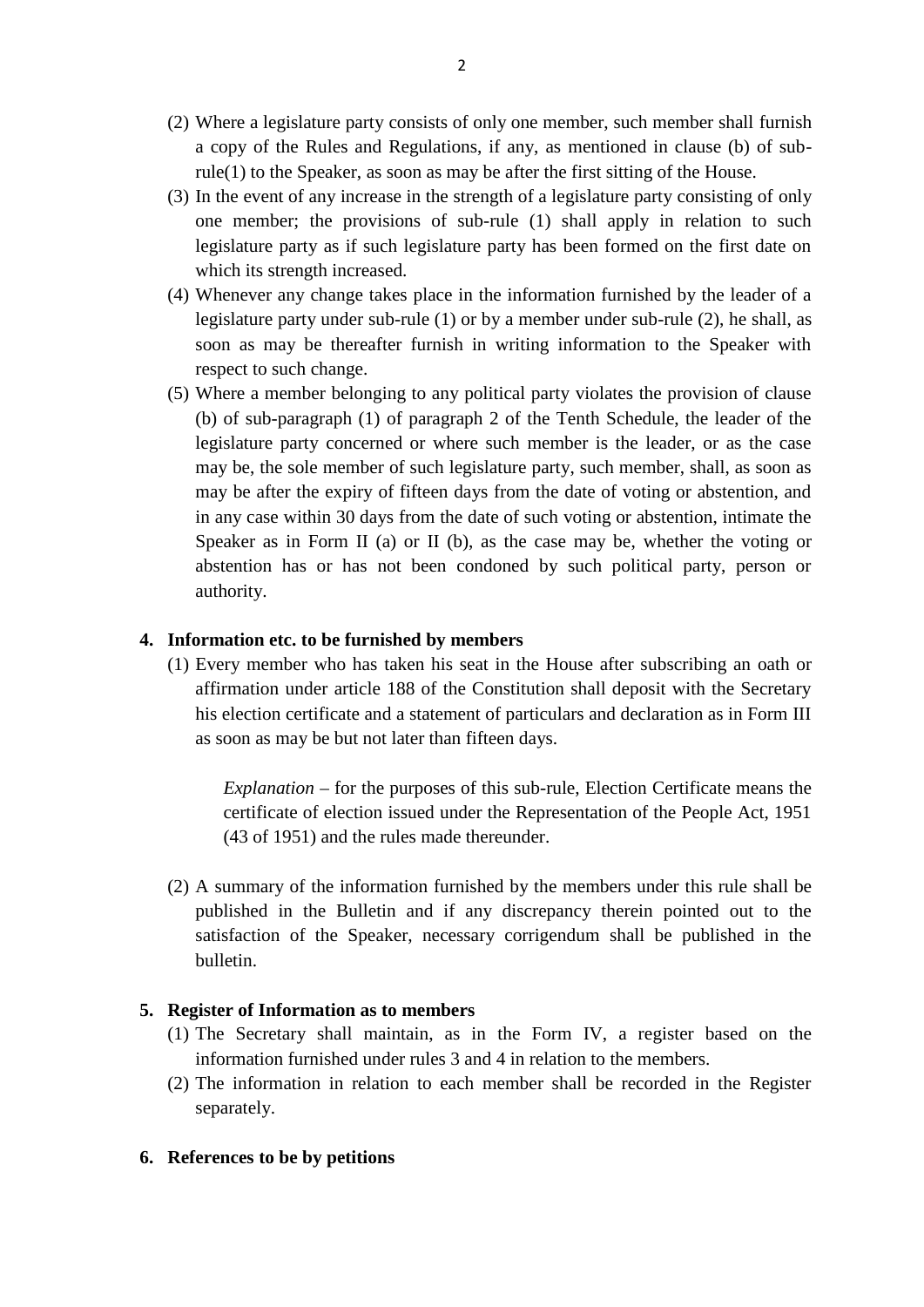- (1) No reference of any question as to whether a member has become subject to disqualification under the Tenth Schedule shall be made except by a petition in relation to such member made in accordance with the provisions of this rule as in Form V. (1) No reference of any question as to whether a member has become subject to disqualification under the Tenth Schedule shall be made except by a petition in relation to such member made in accordance with the provisions
- other member:

Provided that a petition in relation to the Speaker shall be addressed to the Deputy Speaker or, in case the post of Deputy Speaker be vacant, to the Secretary. Provided that a petition in relation to the Speaker shall be addressed Deputy Speaker or, in case the post of Deputy Speaker be vacant, to the S<br>(3) The Deputy Speaker or the Secretary, as the case may be, shall –<br>(a) As s

- 
- Provided that a petition in relation to the Speaker shall be addressed to the Deputy Speaker or, in case the post of Deputy Speaker be vacant, to the Secretary.<br>The Deputy Speaker or the Secretary, as the case may be, shal (2) report the matter to the House; and
- The Deputy Speaker or the Secretary, as the case may be, shall –<br>
(a) As soon as may be after the receipt of a petition under the proviso to sub-rule<br>
(2) report the matter to the House; and<br>
(b) As soon as may be after th proviso to sub-paragraph (1) of paragraph 6 of the Tenth Schedule place the petition before such member. (2) report the matter t<br>
(b) As soon as may be a<br>
proviso to sub-parage<br>
petition before such n<br>
(4) Every petition –<br>
(a) Shall contain a conci (b) As soon as may be after the House has elected a member in pursuance of the proviso to sub-paragraph (1) of paragraph 6 of the Tenth Schedule place the petition before such member.<br>Every petition –<br>(a) Shall contain a
- - relies; and
- (a) Shall contain a concise statement of the material fact on which the petitioner<br>
(a) Shall contain a concise statement of the material fact on which the petitioner<br>
relies; and<br>
(b) Shall be accompanied by copies of the which the petitioner relies and where the petitioner relies on any information furnished to him by any person, a statement containing the names and addresses of such persons and the gist of such information as furnished by each persons. which the petitioner relies and where the petitioner relies on any information<br>furnished to him by any person, a statement containing the names and<br>addresses of such persons and the gist of such information as furnished by duces a formulation shall be signed by the petitioner and verified in the manner set<br>down in Form V.<br>(6) Every annexure to the petition shall also be authenticated and signed by the petitioner.
- down in Form V.
- petitioner. down in Form<br>
(6) Every annexure<br>
petitioner.<br> **7. Procedure**<br>
(1) On receipt of (6) Every annexure to the petition shall also be authenticated and signed by the petitioner.<br> **7. Procedure**<br>
(1) On receipt of a petition under rule 6, the Speaker shall consider whether the

- petition complies with the requirements of that rule.
- (2) If the petition does not comply with requirements of rule 6, the Speaker shall intimate the petitioner accordingly and direct him to resubmit his petition after complying with all the requirements of rule 6 within ten days of the actual date of receipt of such communication failing which the Speaker shall dismiss the petition and intimate the petitioner accordingly. in timate the petitioner accordingly and direct him to resubmit his petition after<br>complying with all the requirements of rule 6 within ten days of the actual date of<br>receipt of such communication failing which the Speake receipt of such communication failing which the Speaker shall dismiss the petition<br>and intimate the petitioner accordingly.<br>If the petition complies with the requirements of rule 6, the Speaker shall cau<br>copies of the peti
- copies of the petition and of the annexures thereto to be forwarded
	-
- In the petitioner accordingly.<br>
If the petition complies with the requirements of rule 6, the Speaker shall cause<br>
copies of the petition and of the annexures thereto to be forwarded –<br>
(a) To the member in relation to who here petition complies with the requirements of rule 6, the Speaker shall cause<br>ies of the petition and of the annexures thereto to be forwarded –<br>To the member in relation to whom the petition has been made; and<br>Where suc leader shall, within seven days of the receipt of such copies, or within such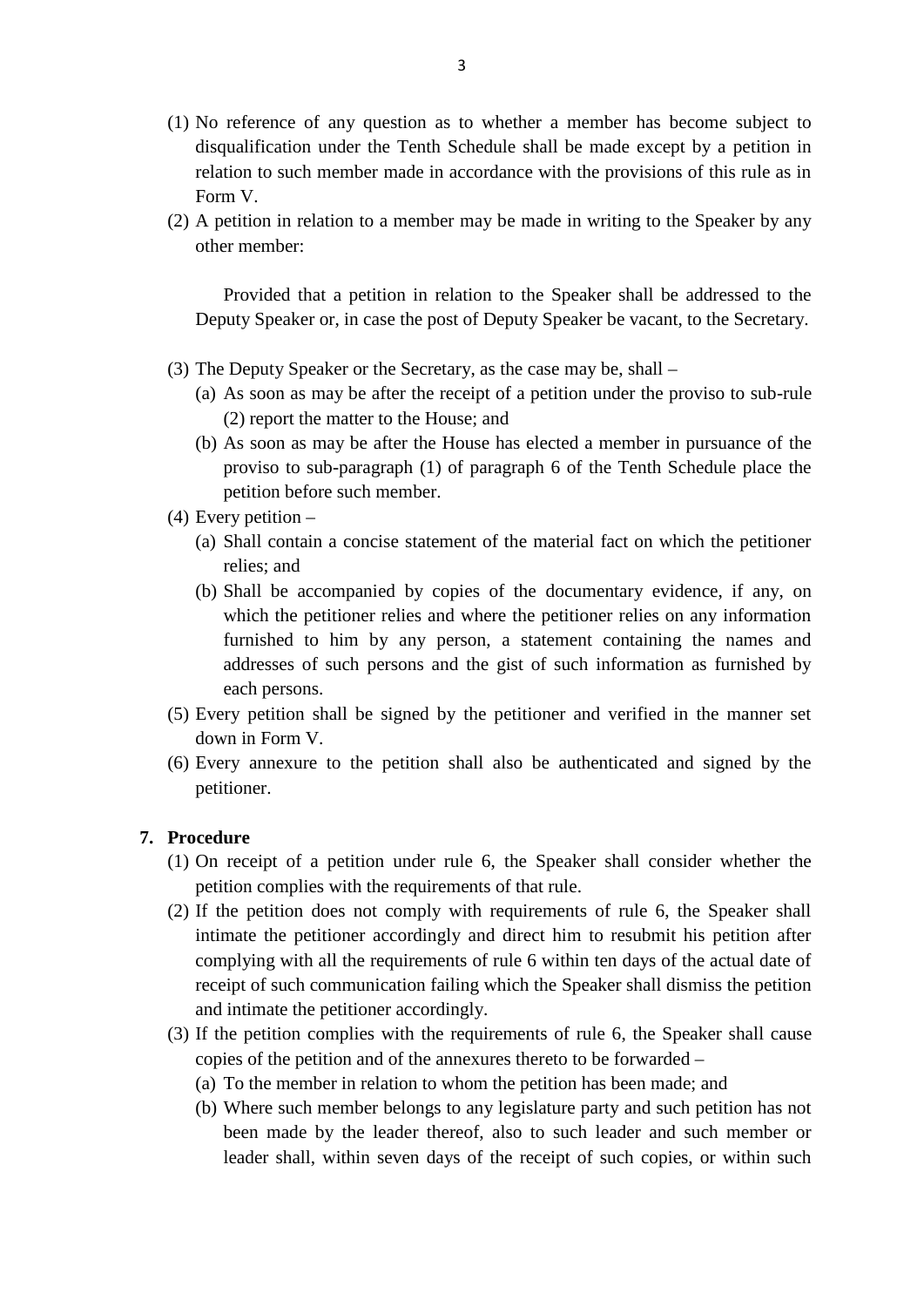further period as the Speaker may for sufficient cause allow, forward his comments in writing thereon to the Speaker.

- (4) After considering the comments, if any, in relation to the petition, received under sub-rule (3) within the period allowed (whether originally or on extension under that sub-rule), the Speaker may either proceed to determine the question or, if he is satisfied, having regard to the nature and circumferences of the case that it is necessary or expedient so to do, refer the petition to the Committee for making a preliminary inquiry and submitting a report to him. that sub-rule), the Speaker may either proceed to determine the question or, if he<br>is satisfied, having regard to the nature and circumferences of the case that it is<br>necessary or expedient so to do, refer the petition to
- under sub-rule (4), intimate the petitioner accordingly and make an announcement with respect to such reference in the House, or, if the House is not then in session, preliminary inquiry and submitting a report to him.<br>The Speaker shall, as soon as may be after referring a petition to the Com<br>under sub-rule (4), intimate the petitioner accordingly and make an announc<br>with respect to suc (5) The Speaker shall, as soon as may be after referring a petition to the Committee under sub-rule (4), intimate the petitioner accordingly and make an announcement with respect to such reference in the House, or, if the
- shall proceed to determine the question as soon as may be after receipt of the report from the Committee. (6) Where the Speaker makes a reference to be published in the Bulletin.<br>
(6) Where the Speaker makes a reference under sub-rule (4) to the Committee, he shall proceed to determine the question as soon as may be after rece
- question and the procedure which shall be followed by the Committee for the purposes of making a preliminary inquiry under sub-rule (4) shall be, so far as may be the same as the procedure for enquiry and determination by the Committee of any question as to breach of privilege of the House by a me may be the same as the procedure for enquiry and determination by the Committee of any question as to breach of privilege of the House by a member, and neither the Speaker nor the Committee shall come to any finding that a affording a reasonable opportunity to such member to represent his case and to be heard in person. member has become subject to disqualification under the Tenth Schedule without affording a reasonable opportunity to such member to represent his case and to be heard in person.<br>(8) The provisions of sub-rules (1) to (7) s member has become subject to disqualification under the Tenth Schedule without affording a reasonable opportunity to such member to represent his case and to be heard in person.<br>The provisions of sub-rules (1) to (7) shall
- under the proviso to sub-paragraph (1) of paragraph 6 of the Tenth Schedule. relation to the Speaker as<br>
other member and for th<br>
shall be construed as inc<br>
under the proviso to sub-<br> **8.** Decision on Petitions<br>
(1) At the conclusion of the other member and for this purpose, reference to the Speaker in these sub-rules<br>shall be construed as including references to the member elected by the House<br>under the proviso to sub-paragraph (1) of paragraph 6 of the Tent

- shall be construed as including references to the member elected by the House<br>under the proviso to sub-paragraph (1) of paragraph 6 of the Tenth Schedule.<br>**Example 18 All the conclusion** of the consideration of the petitio of the Tenth Schedule shall by order in writing – (a) Discomes At the conclusion of the conside<br>
may be, the member elected under<br>
of the Tenth Schedule shall by or<br>
(a) Dismiss the petition, or<br>
(b) Declare that the member in 1 At the conclusion of the consideration of the petition, the Speaker or, as the case<br>may be, the member elected under the proviso to sub-paragraph (1) of paragraph 6<br>of the Tenth Schedule shall by order in writing –<br>(a) Dis
	-
- become subject to disqualification under the Tenth Schedule and cause copies of the order to be delivered or forwarded to the petitioner, the member in (a) Dismiss the petition, or<br>
(b) Declare that the member in relation to whom the petition has been made has<br>
become subject to disqualification under the Tenth Schedule and cause copies<br>
of the order to be delivered or fo party, if any, concerned. become subject to disqualification under the Tenth Schedule and cause copies<br>of the order to be delivered or forwarded to the petitioner, the member in<br>relation to whom the petition has been made and to the leader of the l
- under the Tenth Schedule shall be reported to the House forthwith if the House is in session, and if the House is not in session, immediately after the House reassembles.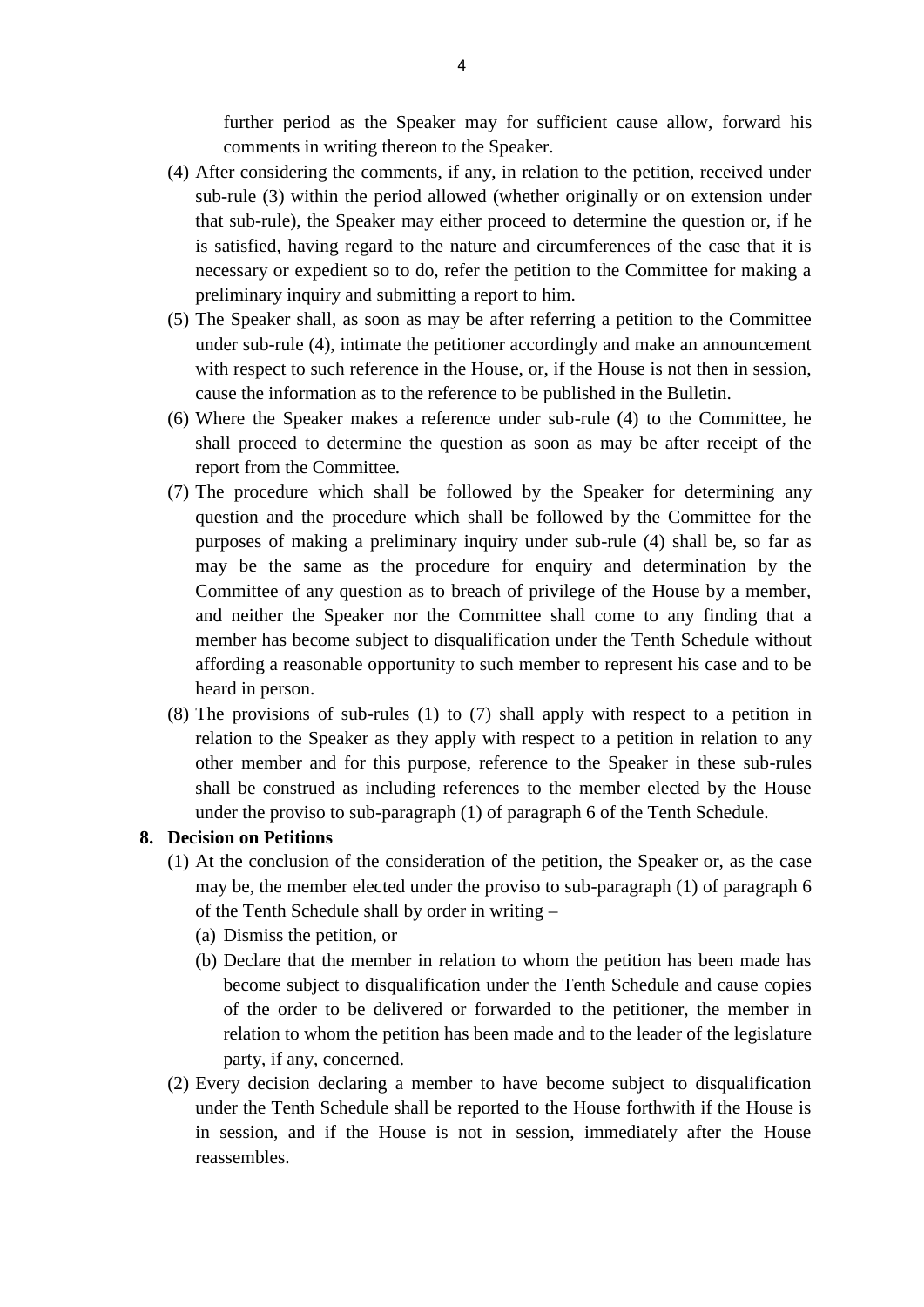(3) Every decision referred to in sub-rule (1) shall be published in the Bullentin and notified in the official Gazette and copies of such decision forwarded by the Secretary to the Chief Electoral Officer, Government of Meghalaya, and the Election Commission of India. (3) Every decision referred to in sub-rule (1) shall be motified in the official Gazette and copies of suce Secretary to the Chief Electoral Officer, Govern Election Commission of India.<br>**9. Direction as to detailed workin** notified in the official Gazette and copies of such decision forwarded by the<br>Secretary to the Chief Electoral Officer, Government of Meghalaya, and the<br>Election Commission of India.<br>**Direction as to detailed working of th** 

necessary in regard to the detailed working of these rules.

### **FORM I**

### [See rule  $3(1)(a)$ ]

|        |                                                | <b>FORM I</b>             |                                            |                                                                                             |  |
|--------|------------------------------------------------|---------------------------|--------------------------------------------|---------------------------------------------------------------------------------------------|--|
|        |                                                | [See rule $3(1)(a)$ ]     |                                            |                                                                                             |  |
|        | Name of the Legislature Party:                 |                           | Name of the corresponding political party: |                                                                                             |  |
|        |                                                |                           |                                            |                                                                                             |  |
|        |                                                |                           |                                            |                                                                                             |  |
|        |                                                |                           |                                            |                                                                                             |  |
| Sl.No. | Name of the                                    | Father's /                | Permanent                                  | Name of the                                                                                 |  |
|        | Member (in block)<br>$\mathbf{1}$ $\mathbf{1}$ | Husband's<br>$\mathbf{r}$ | Address                                    | Constituency from<br>$\begin{array}{ccccccccccccccccc}\n1 & 1 & 1 & 1 & 1 & 1\n\end{array}$ |  |

| Sl.No. | Name of the<br>Member (in block<br>letters) | Father's /<br>Husband's<br>Name | Permanent<br>Address | Name of the<br>Constituency from<br>which elected |
|--------|---------------------------------------------|---------------------------------|----------------------|---------------------------------------------------|
|        | ∍                                           | 3                               |                      |                                                   |
|        |                                             |                                 |                      |                                                   |
|        |                                             |                                 |                      |                                                   |

Date ……………………. Signature of the leader of the legislature party.

### **FORM II (A)**

 $[(See Rule 3 (5)]$ 

To

The Speaker,

Meghalaya Legislature Assembly.

Sir,

At the sitting of the House held on ………………………………… (date) during voting on …………………………….. (subject-matter) ………………………………, \*I (name of the member), ………………………………. M.L.A. (Division No. ………………………) member of ……………………………… (name of political party), and leader of / sole member of ……………………………………….. (name of legislature party) voted / abstained from voting, contrary to the direction issued by  $(\ldots\ldots\ldots\ldots\ldots\ldots\ldots\ldots\ldots\ldots\ldots\ldots\ldots)^{1}$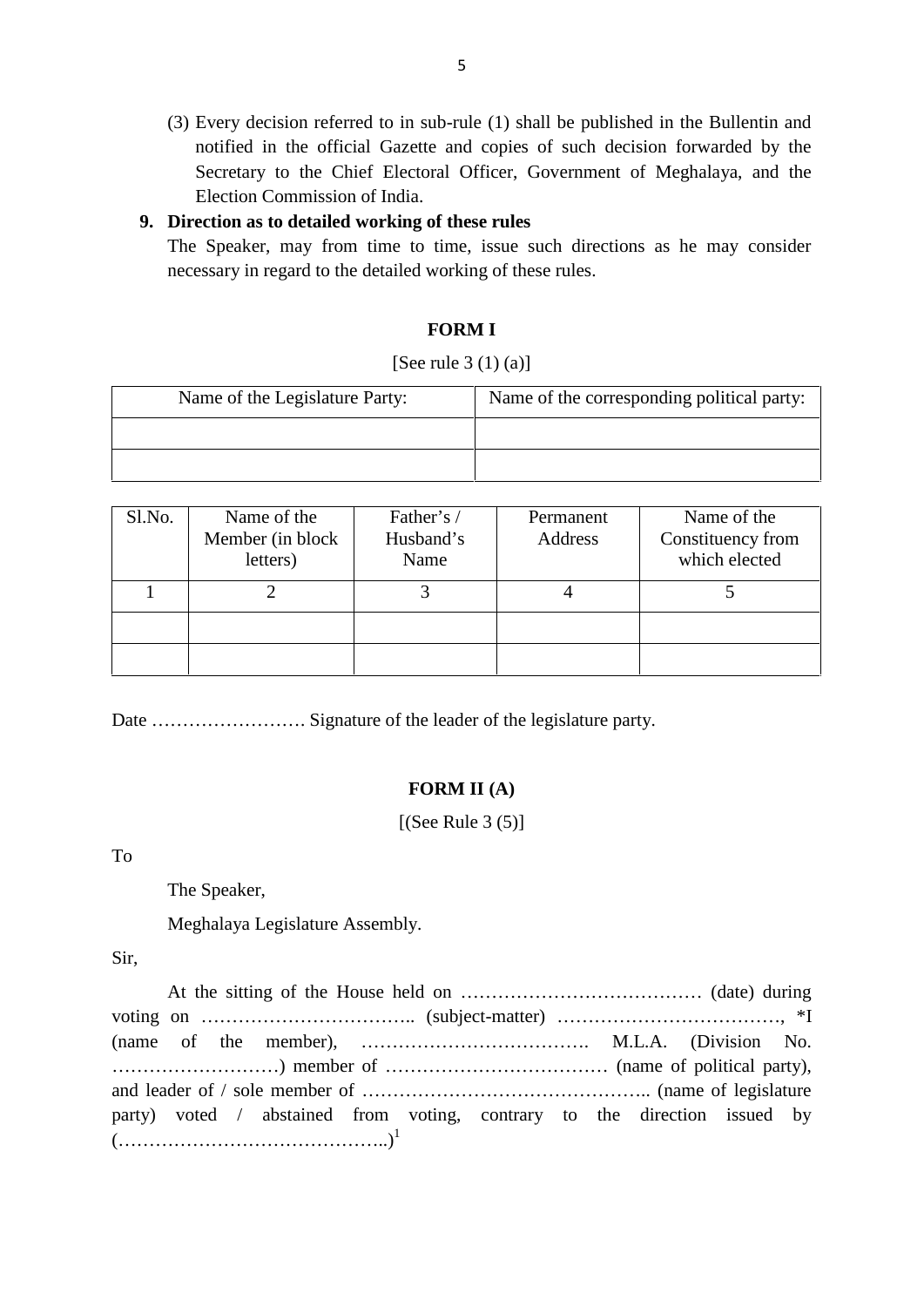% 6<br>(\*person / authority / party) without obtaining the prior permission of the said  $^2$  person<br>ity / party. person / authority / party.

2. On (date) ……………………………… the aforesaid matter was considered by  $\ldots$   $\ldots$   $\ldots$   $\ldots$   $\ldots$   $\ldots$   $\ldots$   $\ldots$   $\ldots$   $\ldots$   $\ldots$   $\ldots$   $\ldots$   $\ldots$   $\ldots$   $\ldots$   $\ldots$   $\ldots$   $\ldots$   $\ldots$   $\ldots$   $\ldots$   $\ldots$   $\ldots$   $\ldots$   $\ldots$   $\ldots$   $\ldots$   $\ldots$   $\ldots$   $\ldots$   $\ldots$   $\ldots$   $\ldots$   $\ldots$   $\ldots$   $\ldots$ condoned \* / was not condoned by him \* / it.

Dated

Yours faithfully,

(Signature)

1 (Here mention the name of the person / authority / party, as the case may be, who had issued the direction).

\_\_\_\_\_\_\_\_\_\_\_\_\_\_\_\_\_\_\_\_\_\_\_\_\_\_\_\_\_\_\_\_\_\_\_\_\_\_\_\_\_\_\_\_\_\_\_\_\_\_\_\_\_\_\_\_\_\_\_\_\_\_\_\_\_\_\_\_\_\_\_\_\_\_\_

2 (Here mention the name of the person / authority / party, as the case may be, who had issued the direction).

### **FORM II (b)**

[See Rule  $3(5)$ ]

To

The Speaker,

Meghalaya Legislature Assembly.

Sir,

|  | voted / abstained from voting, contrary to the direction issued by |  |  |  |  |
|--|--------------------------------------------------------------------|--|--|--|--|
|  |                                                                    |  |  |  |  |

(\*person / authority / party) without obtaining the prior permission of the said  $3$  person / authority / party.

2. On (date) ……………………………… the aforesaid matter was considered by  $\ldots$   $\ldots$   $\ldots$   $\ldots$   $\ldots$  (\*person / authority / party) and the said  $\frac{5}{7}$  voting / abstention was condoned \* / was not condoned by him \* / it.

\_\_\_\_\_\_\_\_\_\_\_\_\_\_\_\_\_\_\_\_\_\_\_\_\_\_\_\_\_\_\_\_\_\_\_\_\_\_\_\_\_\_\_\_\_\_\_\_\_\_\_\_\_\_\_\_\_\_\_\_\_\_\_\_\_\_\_\_\_\_\_\_\_\_\_

<sup>5 (</sup>Here mention the name of the person / authority / party, as the case may be, who had issued the direction)

<sup>1 (</sup>Here mention the name of the person / authority / party, as the case may be, who had issued the direction)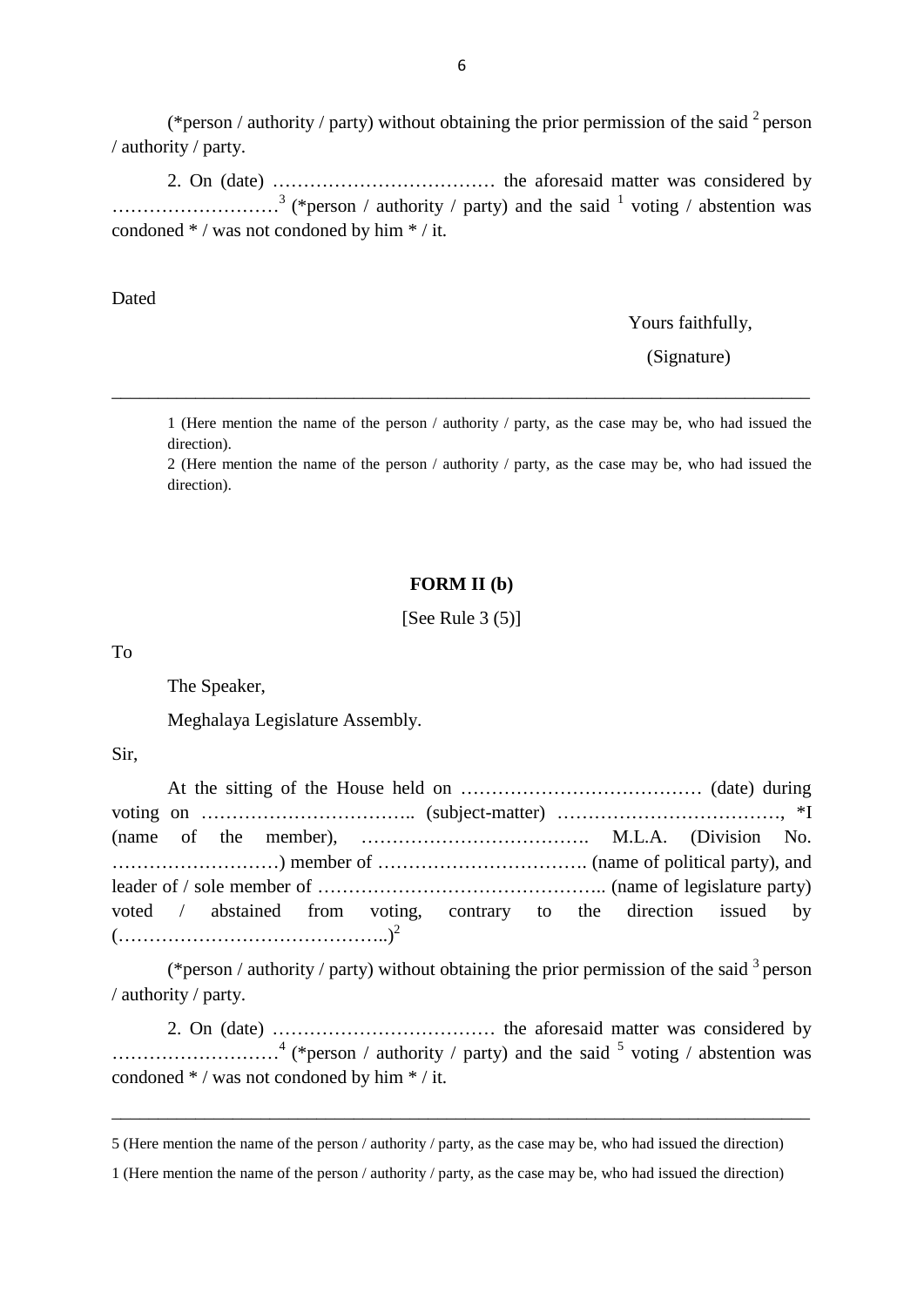2 (Here mention the name of the person / authority / party, as the case may be, who had issued the direction) 3 (Here mention the name of the person / authority / party, as the case may be, who had issued the direction) 4 (Here mention the name of the person / authority / party, as the case may be, who had issued the direction) 5 (Here mention the name of the person / authority / party, as the case may be, who had issued the direction)

**Dated** 

Yours faithfully,

(Signature)

\*Strike out inappropriate words / portions.

### **FORM III**

(See Rule 4)

- **FORM II**<br>(See Rule 4)<br>1. Name of the member (in block letters)<br>2. Father's / Mother's name 1. Name of the member (in b.<br>2. Father's / Mother's name<br>3. Permanent Address<br>4. Shillong Address
- 2. Father's / Mother's name 1. Name of the member (in<br>2. Father's / Mother's nam<br>3. Permanent Address<br>4. Shillong Address<br>5. Date of election 1. Father's / Mother's name<br>
1. Permanent Address<br>
4. Shillong Address<br>
5. Date of election<br>
6. Party affiliation as on –<br>
(i) Date of election
- 
- 
- 
- 3. Permanent Address<br>4. Shillong Address<br>5. Date of election<br>6. Party affiliation as on
	-
- Permanent Address<br>
Shillong Address<br>
Date of election<br>
Party affiliation as on –<br>
(i) Date of election<br>
(ii) Date of Signing this form Shillong Address<br>
Date of election<br>
Party affiliation as on –<br>
(i) Date of election<br>
(ii) Date of Signing this form

### **DECLARATION**

I …………………………………… hereby declare that the information given above is true and correct.

In the event of any change in the information above, I undertake to intimate the Speaker immediately.

Date Signature of the member.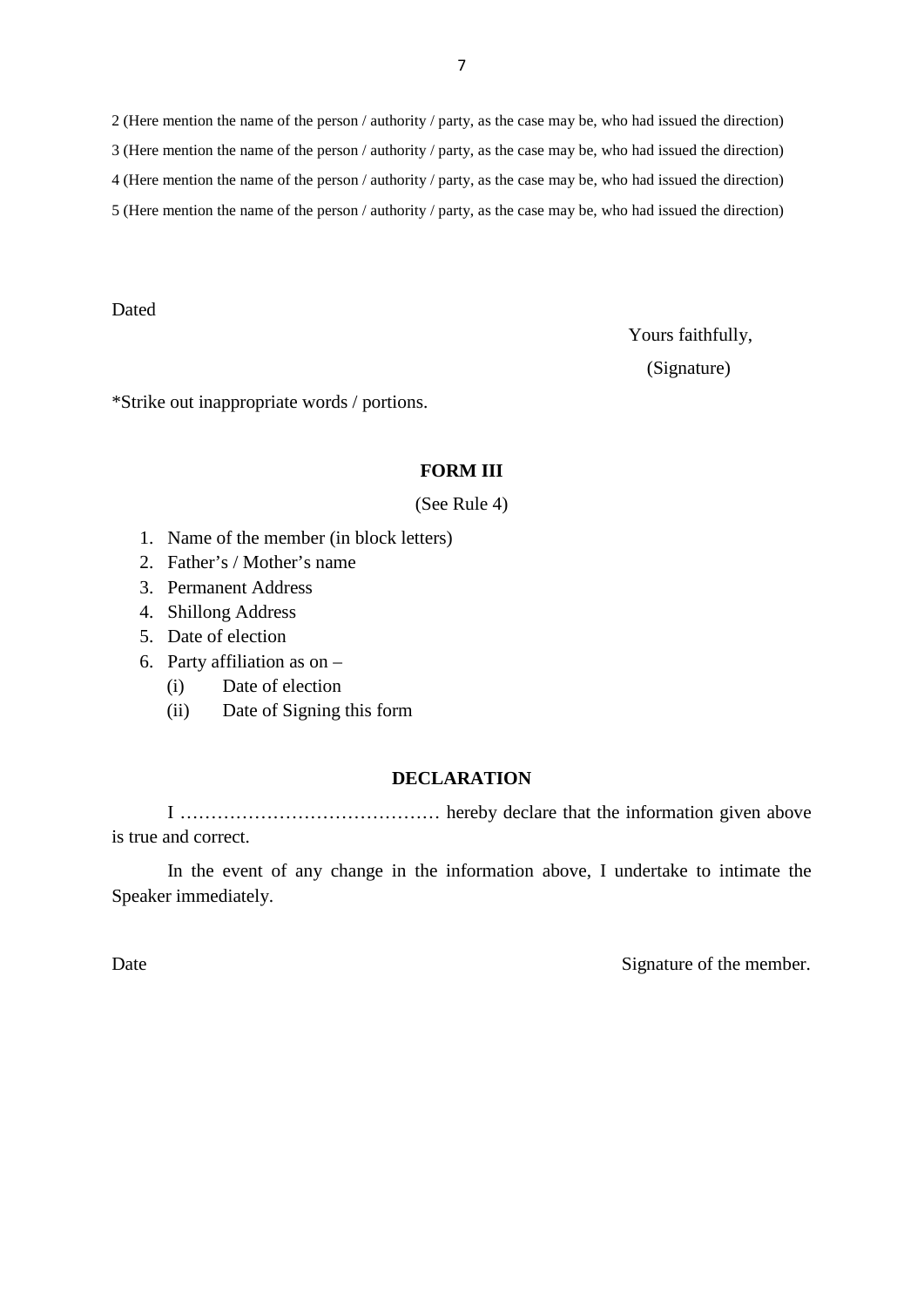|                                                       |                                |                                     |                     | 8                                                                              |                                       |                                                                     |                                                         |                   |  |
|-------------------------------------------------------|--------------------------------|-------------------------------------|---------------------|--------------------------------------------------------------------------------|---------------------------------------|---------------------------------------------------------------------|---------------------------------------------------------|-------------------|--|
| <b>FORM IV</b><br>[See Rules $5(1)$ ]                 |                                |                                     |                     |                                                                                |                                       |                                                                     |                                                         |                   |  |
| Name<br>of the<br>Memb<br>er(in)<br>block<br>letters) | Father's /<br>Mother's<br>Name | Perma<br>nent<br>Addre<br><b>SS</b> | Shillong<br>Address | Name of<br>the<br>Assembl<br>y<br>Constitu<br>ency<br>from<br>which<br>elected | Date of<br>Election<br>nominat<br>ion | Name<br>of<br>political<br>party to<br>which<br>he / she<br>belongs | Name of<br>legislatu<br>re party<br>to which<br>belongs | Remar<br>$\rm ks$ |  |
| 1                                                     | $\overline{2}$                 | $\overline{3}$                      | $\overline{4}$      | 5                                                                              | 6                                     | $\overline{7}$                                                      | 8                                                       | 9                 |  |

### **FORM IV**

### **FORM V**

[See Rules  $6(1)$  and  $6(5)$ ]

To

The Speaker, Meghalaya Legislative Assembly

(i) The Deputy Speaker, Meghalaya Legislative Assembly

The Secretary, Meghalaya Legislative Assembly

(ii) Shri ………………………….

Member Meghalaya Legislative Assembly

The humble petition of

[Here insert name / names and designation or description of petitions(s)]

Sheweth –

(Here insert statement of case paragraph-wise)

And accordingly your petitioner(s) pray(s) that Shri / Sarvashri ……………………… be proceeded with an accordance with clause (a) / clause (b) of sub-paragraph (1) of paragraph 2 of the Tenth Schedule to the Constitution. And accordingly your petitioner(s) pray(s) that Shri / Sarva ceeded with an accordance with clause (a) / clause (b) ph 2 of the Tenth Schedule to the Constitution.<br>And your petitioner (i) as in duty bound will ever pray.<br>

Place ……………………

Date …………………… Signature(s) of petitioner(s)